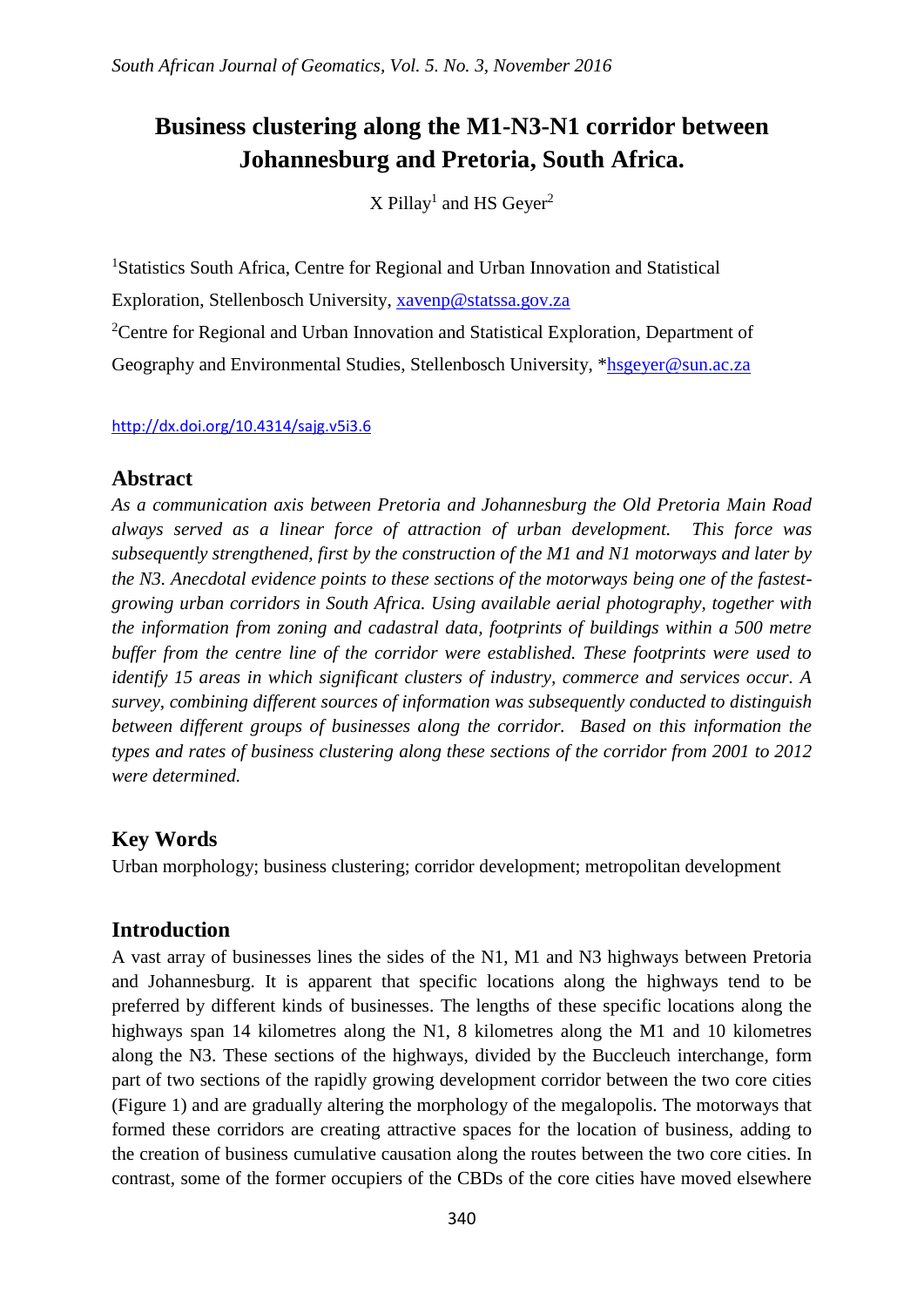due to a combination of factors – loss of clients, increasing cost-income differentials, lack of space in the cities, traffic congestion and risk of crime.



Figure 1 Locality plan showing the locations of study areas (business clusters) and buffer along the M1-N3-N1 corridor between Johannesburg and Pretoria

Well-established theoretical concepts underlie these processes. First, the combined effects of the abovementioned pull and push factors lead to urban development outcomes that resemble features of Burgess' and Hoyt's urban models (Pacione, 2009). Second, the central place theories of Christaller (1933) and Lösch (1940) have enhanced our understanding of the spatial organisation of the economy through the positioning of high order and low order goods and services in relation to market areas. These theories provide a good explanation of describing the hierarchical positioning of urban centres along the N1-M1-N3 corridors in an effort to minimise the friction of distance for the provision of goods and services to consumers (Rodrigue, 2014).

Hotelling's (1929, p.41) law stated that there is an "undue tendency for competitors to imitate each other in quality of goods, in location, and in other essential ways." The outcome of Hotelling's model entails firms strategically locating near each other in order to maximise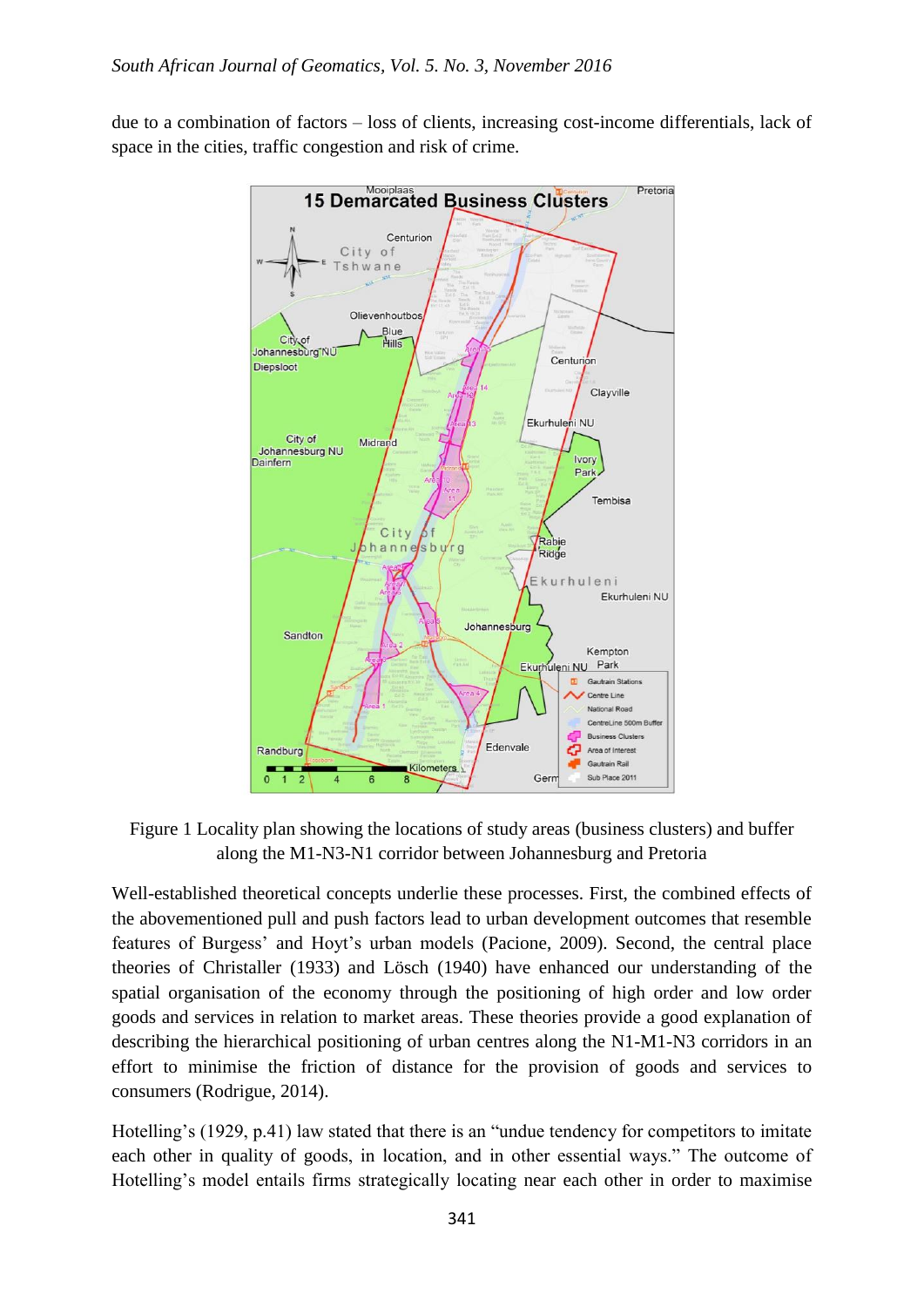their service areas (Henrickson, 2012). This spatial economic phenomenon may guide us in our understanding of why, based on the trade-off between cost savings related to energy, labour, land, external economies, and amenities on the one hand, and risk factors and access to markets on the other, firms tend to cluster in certain locations along the corridor. Similarly when looking at where the businesses tend to locate in this study area it could be argued that firms strategically chose to locate along the N1-M1-N3 to maximise their visibility and accessibility to more markets and in an effort to minimize risk factors and maximize profits.

Berry's (1967) classification of nodes, commercial ribbons and specialized areas gives us a greater understanding of the retail, office and warehousing patterns we see on the N1-M1-N3 today. The clustered, sometimes fragmented, rows of car dealerships, home fabrics and home furnishings and clothing districts in this paper's study areas can be linked to Berry's model. Guy (1998) and Borchert (1998) provide further analyses and explanations into the business configurations of Berry and enable us to better understand how these retail structures usually cluster together based on types of goods or services provided. Borchert (1998) provided insight into continuously changing demand and supply factors that lead to retail dynamism. The demand side focuses on the rapidly changing consumer preferences and shopping behaviour while the supply side entails the retail units' response to the changing economic conditions and increasing competition. It is these forces that have influenced retail business structures, an insight that is useful to this study and assists in the better understanding of why retail has developed in the areas along the N1-M1-N3 (Borchert, 1998). Guy (1998) on the other hand enhances our understanding of the retail configuration along the N1-M1-N3 by putting forward that retail areas in suburban areas "have grown through the conversions of residential and other property in order to serve neighbouring areas with convenience or occasionally comparison goods" (Guy, 1998)

Marshall (1920), Weber (1929), Hoover (1945), Isard (1956) and Parr (2002) all explained the role of scale, localisation and urbanisation economies as part of agglomeration economies. Together they determine the location of firms. Of these, localisation economies, according to Howitt (2004), Mayer (1996), McCann (2004) and Nafziger (2006), are the most important force. Agglomeration economies lead to larger, better endowed cities having a better chance of attracting more firms. Classical Weberian location theory states that profit seeking firms will be attracted to those locations where they will benefit from minimizing transport costs while Hoover explained thea locational pull of break-of-bulk sites in the location of businesses. Also locations where a number of firms are already in existence play a role in attracting businesses (Scott, 1982). The tendency of firms to cluster at particular locations (Das and Das, 2011) are explained by Porter's (1990) industrial cluster theory. All the locational factors referred to above could play a role in the clustering of firms at locations along the communication axis that connects the nodes along the corridors. In this sense the communication axis act as an *elongated* or *'axial' node* (Geyer, 1988).

The push and pull factors resulting in the relocation of firms from inner city locations to outlying areas, as Scott (1982) explains, lie in the developments of truck transport and newly designed highways, the invention of horizontal plant layouts, cheap land in urban peripheral locations, the decentralization on the working population, proximity of some suburbs to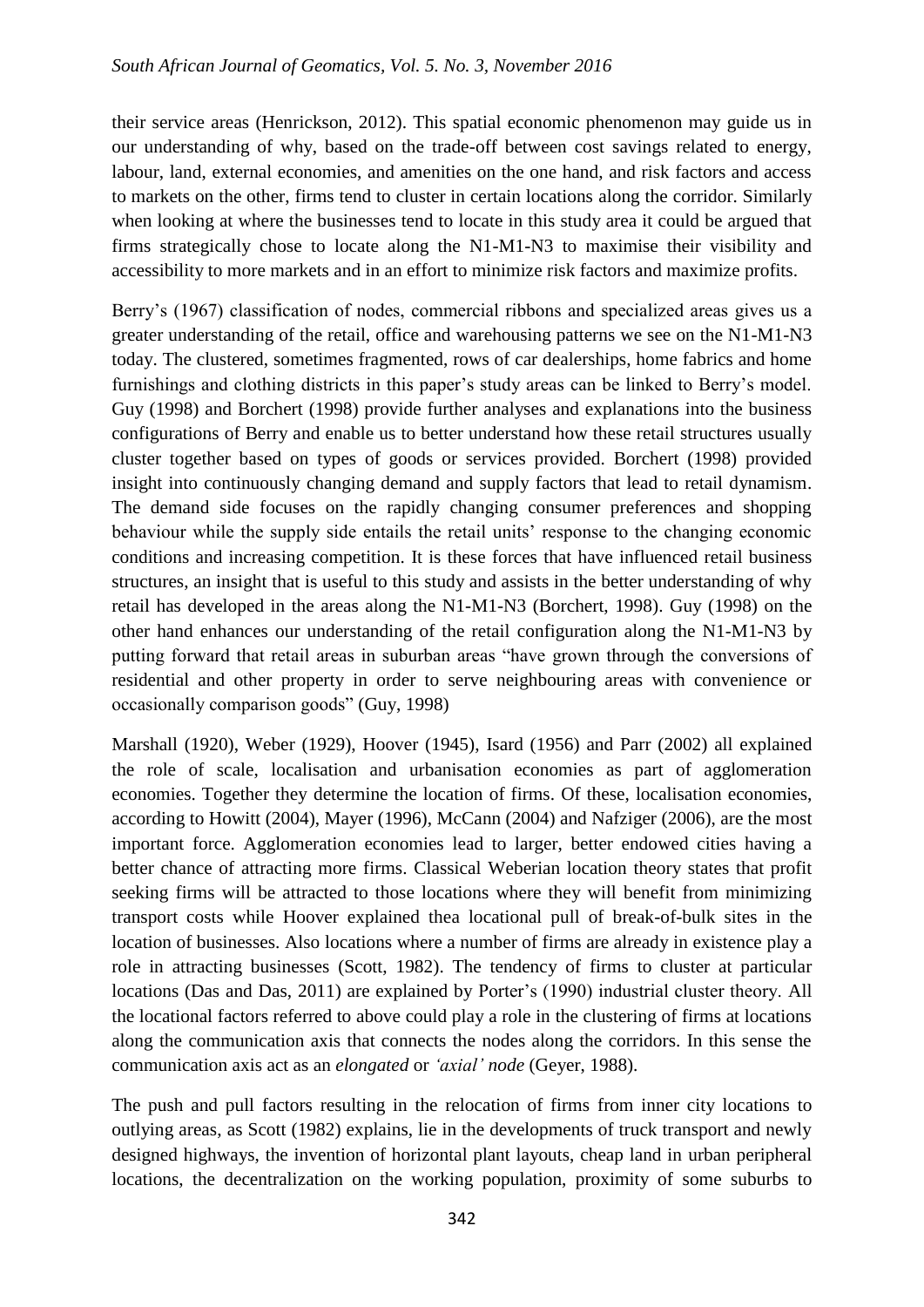airports and accessibility of the periphery to the residences of managers and staff. Recent trends have shown that peripheral locations are attractive to capital intensive firms (Scott, 1982).

Vast improvements in communication technology have led to many offices (Insurance; banking; finance; head offices and business services) and capital intensive firms moving away from the confinement of the city centre. In Gauteng, office developments are moving out of the city centres and are generally locating in higher-income and predominantly suburban areas such as Sandton. The reasons behind these locational decisions lie in the fact that these areas are characteristic of lower congestion, higher availability of amenities, greater ease of vehicle usage and the locations are in close proximity to middle and high income employees (Harrison et al., 2008). The movement of offices to these areas entails the servicing of a higher income local community in better surroundings.

The offices along the N1-M1-N3 also benefit from the exposure created from large numbers of commuters travelling by, giving these companies an added marketing advantage over competitors in more secluded places. Porter (1998) explains that clusters affect competition in three broad ways: firstly, they increase the productivity of companies based in that area; secondly, they drive the direction and pace of innovation, which underpins future productivity growth; and thirdly, this stimulates the formation of new businesses which expands and strengthens the cluster itself. The locational positioning also offers excellent infrastructural advantages to many of the local and multinational freight forwarding, warehousing and distribution companies along the routes – in essence increasing the efficiency of service to the clientele in their service areas. It was Oum and Park's (2004) research on distribution centres in Northeast Asian countries that revealed that multinational enterprises follow the following locational considerations: market size, transport accessibility, labour cost and availability and other input costs in the positioning of their firms (Hong, 2007).

A specific area of interest in this study is the clustering of high technology enterprises along the N1 corridor in Midrand. The formation of these clusters is driven by the grouping of command and control functions and training and service activities in specific areas. According to Rogerson (1998) the leading locational factors influencing the establishment of firms along this corridor are: centrality between Johannesburg and Pretoria; image; corporate visibility; and accessibility to the highway network.

In what he presents as "new economic geography" (NEG) Krugman (1991) regards economies of scale, labour, demand and transport cost under conditions of imperfect competition as important macro locational factors causing industrial cumulative causation – i.e. continued concentration of industrial development in core regions at the expense of peripheries (Fujita & Krugman, 2004). Following in the footsteps of Weber (1929), Hoover (1945), Greenhut (1956), Isard (1956) and many others on the impact of transport costs on the location and agglomeration of firms (see Smith 1970 and Geyer, 2007 for an overview), Krugman (1991) asserts that low transport costs are instrumental in centralising economic activities in space. On the other hand, centrifugal forces driven by high rents; aging and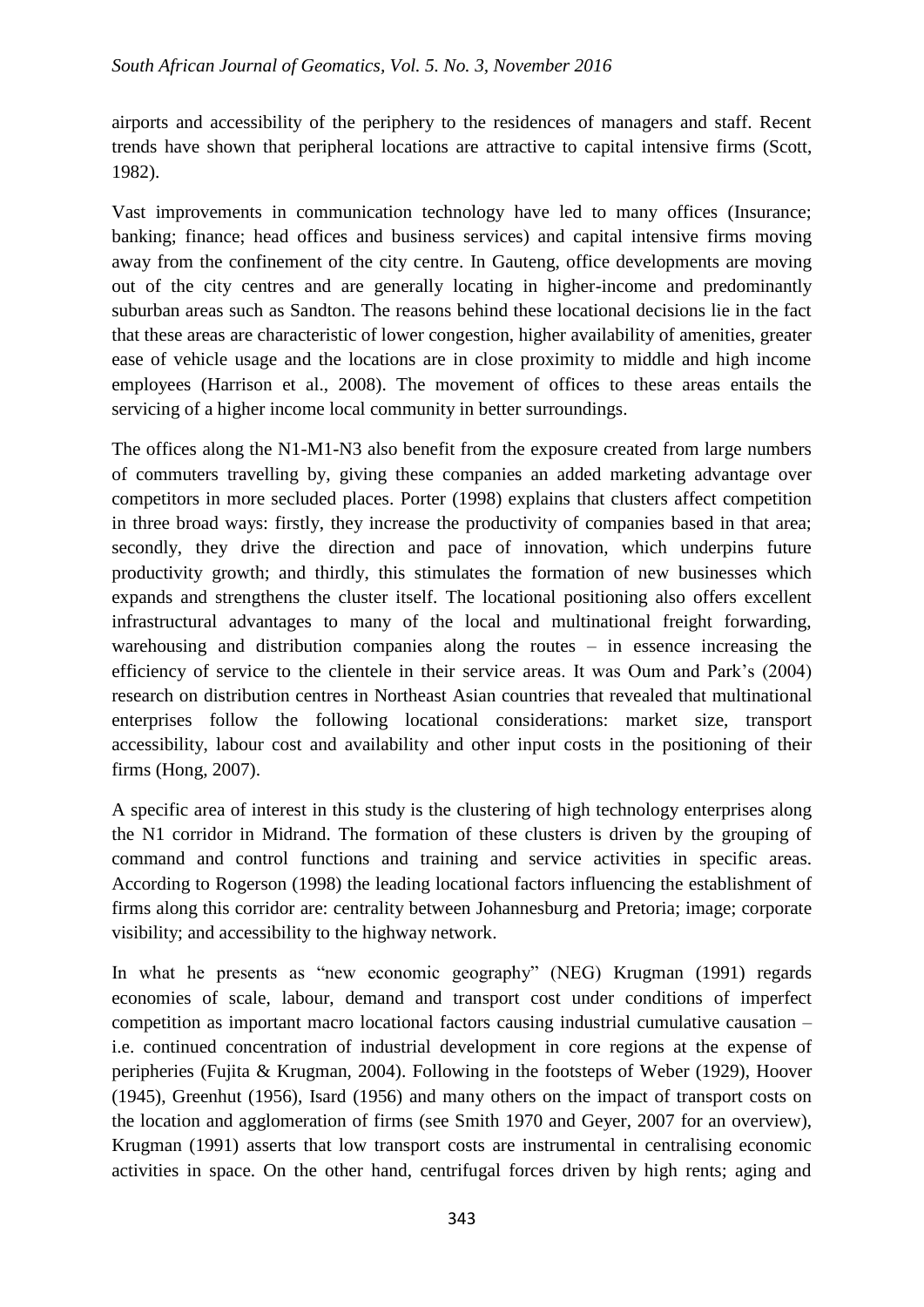insufficient infrastructure; crime; and congestion are part of deglomeration forces pushing firms away from centralised locations (Richardson, 1973; 1980; Fujita & Krugman, 2004). The resultant effect is economic space that tends to be strung out like strings of pearls – nodal and linear rather than geographically dispersed (Ottaviano & Thisse, 2004). From this follows the argument that if businesses were to relocate within a metropolitan area chances are that they would either be located in or near existing nodes located somewhere along communication routes connecting them.

Rogerson (2010) refers to many studies that have shown the importance of agglomeration economics in the choice of location of firms and enterprises. Avandi (1997) argued that clusters offer crucial technological support systems in an information rich environment. This enables enterprises that are located within an agglomeration to benefit from technological externalities and collective technical support.

Research has shown how clustered low-order firms can take business away from nonclustered low order rivals and that clusters only arise at those locations that appear to be optimally positioned for low level and same level consumer purchases (Mulligan et al., 2012). Aside from low order clustering, Porter (1990), referenced in Engel and del-Palacio, (2009), made reference to clusters of innovation such as Silicon Valley, referring to them as frequently observed concentrations of interconnected organizations where proximity leads to shared advantages through the aggregation of expertise, intellectual property patents and specialized resources. In central place theory, retail trade and service activities often tend to cluster, forming central business centres at one geographic scale and lower order suburban shopping centres at another (Mulligan et al., 2012).

"Where firms cluster together, there are efficiency gains from outsourcing, labour pooling and knowledge spillovers" (Krugell and Rankin, 2012, p.299). Levy's (1993) World Bank study of the small medium and micro-enterprise (SMME) economy revealed that the most successful SMME manufacturing companies are generally run by educated and experienced entrepreneurs. This highlights Pred's (1967) empirical findings of the importance of the amount of information and the ability to correctly interpret that information when decisions regarding the locations relative to the types of enterprises are made. Porter (1998) mentions that the enduring competitive advantages in a global economy are often heavily local, arising from concentrations of highly specialized skills and knowledge institutions, rivals, related businesses, and sophisticated customers.

Aside from the above economic considerations in trying to understand the business clustering on the N1-M1-N3, Castell (1996) pointed to the importance of 'spatial economies of synergy.' Sharing space with a valuable partner in a particular network increases the possibility of adding value as a result of the innovation generated by this interaction. He sees metropolitan areas as likely breading grounds for such networks, acting as attractors of capital, talent or other valued factors (Blanco, 2014). Recently the US President Obama emphasised the importance of the clustering of enterprises, universities and financial institutions in creating environments for dynamic interaction (Lenchuk, E. B. & Vlaskin, G.A., 2010)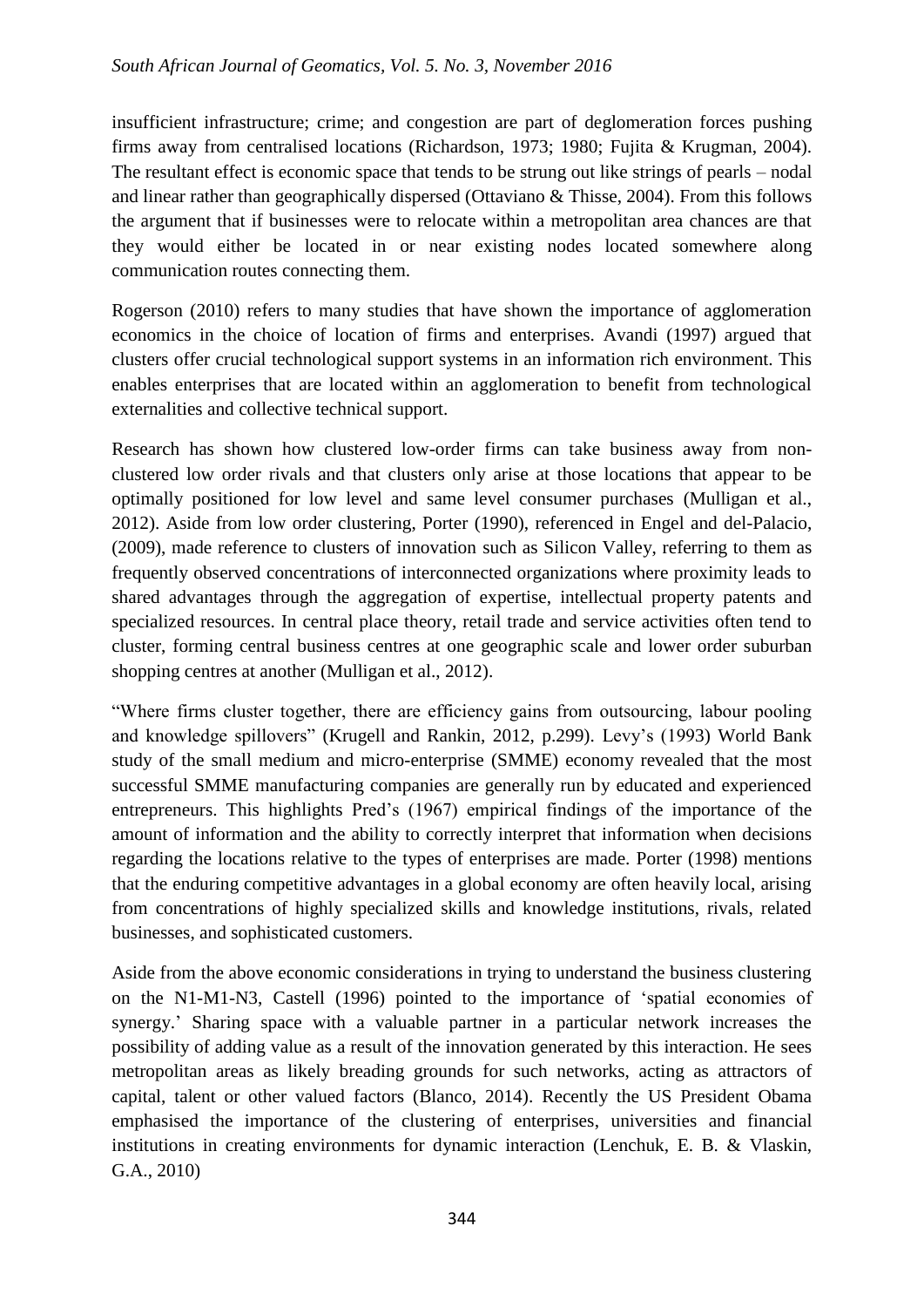In light of the above mentioned theories and empirical research the evolution and composition of corridors is the next issue to be dealt with.

#### **The composition, functioning and classification of corridors**

The *development corridor* or *axis* concept has historically remained an important planning policy instrument at different levels of spatial aggregation in South Africa (South Africa, 1975; 1980; 1981; 1999; 2000; 2006; 2009; 2012; CoCT, 2012). Brand et al. (2015) empirically demonstrated the relevancy of the concept within the context of the Gauteng megalopolis.

Although many different terms are found in planning, economic and geography literature describing the *development corridor* or *axis* concept, it can best be defined as a phenomenon that comes into being when economic interaction between two or more nodes – towns, cities or suburban centres – creates conducive conditions for further business development along the communication axis connecting the nodes (Geyer, 1988). Put another way, development corridors connect major nodes to create purposeful interaction that could result in highdensity development of both residential and commercial activities along the corridor (Donaldson, 2006). In the Draft National Development Plan of 1984 the South African government defined a development axis as a system of development centres situated on a communication axis near each other or as a linear manifestation of arteries emerging from the developing centres. The corridor forms a *nodal line* (Geyer, 1988). Socio-economic interaction along the communication axis turns it into a nodal line serving as a linear force of attraction and exerting a wider (regional) influence on its surrounding area (Gruber, 1980).

Geyer (1988) suggested that a development axis must have the following attributes to be regarded as a corridor: it must at least have a dominant development centre at either end of a communication axis linking the two; the development centres on the axis must be mutually dependant in order to support a relatively high volume of interaction along the axis between them; interaction on the axis must create potential for further development along the axis; and the axis must be physically and economically growing.

In the next section an analysis will be done of the changes that have occurred on a part of the main development corridor between Johannesburg and Pretoria. The focus is on the central part of the N1, N3 and M1 motorways

#### **The Analysis**

ESRI's ArcGIS 10.2 was used in all the spatial analyses. The study area, shown as the area of interest (AOI) in Figure 1 falls within the limits of what could be regarded as the fringes of the metropolitan areas of Johannesburg and Pretoria. The latest 2012 aerial photography obtained from the City of Johannesburg was used to determine a centre line following the N1-M1-N3. The spatial line was created following the heads up digitizing method of data capturing. A spatial proximity buffer of 500 metres was then created on either side of this centre line as an outer lateral limit of the corridor. For the purpose of analysis all the building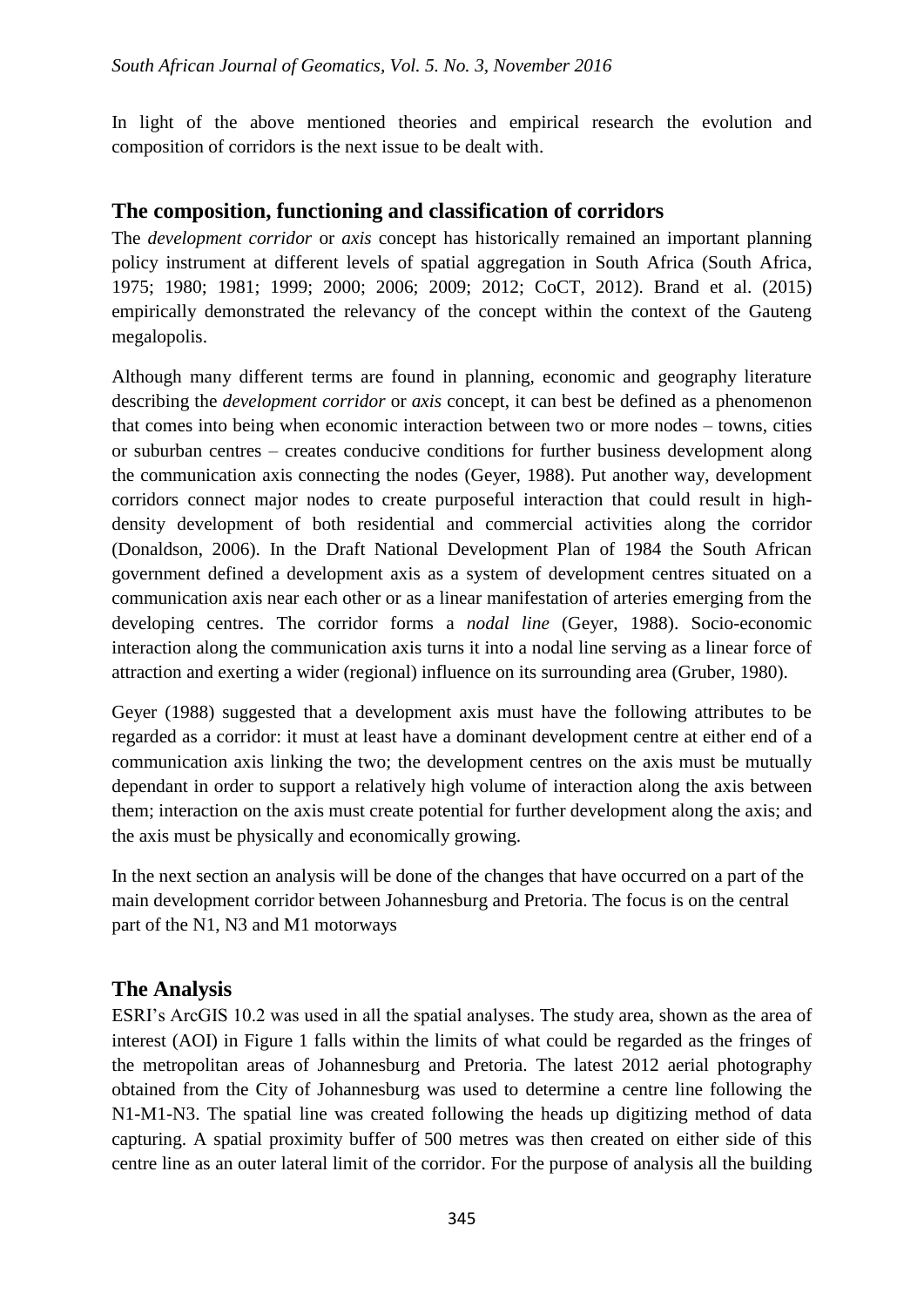footprints within this buffer were plotted. Apart from the locational selection processes, spatial joins were also carried out to update the attributes of the building footprints with the information from the zoning, cadastral and point layers. This gave the footprints more detailed information from which the analysis could be conducted. Next, 15 clusters of industry, commerce and services along the N1-M1-N3 were identified using the heads up digitizing method together with the 2012 imagery (see Figure 1). The demarcated areas incorporating the clusters served as study areas which enabled a detailed analysis of the areas along the routes. The analysis was then back-dated from 2012 to 2001, the earliest data set that was available for that decade.

The survey was conducted in phases. First, the Google Maps, Street View option was used to identify business types in the different study areas. This method proved to be generally useful in establishing point data but in cases where the tool was ineffective the survey was followed up by driving the different business areas to capturing outstanding businesses. Where it proved impossible to drive, businesses were captured on foot by means of a hand held GPS device. The GPS capture of areas proved very useful especially when compared to collected data from other data sources. It allowed judgement calls on which sources of data would prove more useful and which were inaccurate.

|             | Count<br>2001         | Count<br>2012         |                                       |                                         |                                                         |                        |                        |
|-------------|-----------------------|-----------------------|---------------------------------------|-----------------------------------------|---------------------------------------------------------|------------------------|------------------------|
| Clu<br>ster | <b>Footprin</b><br>ts | <b>Footprin</b><br>ts | Total Area,<br>2001 (m <sup>2</sup> ) | Total Area,<br>$2012$ (m <sup>2</sup> ) | <b>Business Cluster</b><br>Total Area (m <sup>2</sup> ) | Land used,<br>2001 (%) | Land used,<br>2012 (%) |
| 1           | 439                   | 1173                  | 468822                                | 581187                                  | 1537682                                                 | 30                     | 38                     |
| 2           | 119                   | 365                   | 162711                                | 193724                                  | 996267                                                  | 16                     | 19                     |
| 3           | 77                    | 279                   | 91478                                 | 126846                                  | 426796                                                  | 21                     | 30                     |
| 4           | 22                    | 756                   | 19646                                 | 581219                                  | 1952208                                                 | 1                      | 30                     |
| 5           | 154                   | 778                   | 198256                                | 445239                                  | 1224842                                                 | 16                     | 36                     |
| 6           | 16                    | 88                    | 59005                                 | 130057                                  | 535797                                                  | 11                     | 24                     |
| 7           |                       | 3                     |                                       | 365                                     | 323666                                                  | 0                      | 0                      |
| 8           |                       | 5                     |                                       | 79                                      | 216778                                                  | 0                      | $\mathbf 0$            |
| 9           |                       | 27                    |                                       | 27840                                   | 223405                                                  | 0                      | 12                     |
| 10          | 124                   | 556                   | 100669                                | 169004                                  | 1087096                                                 | 9                      | 16                     |
| 11          | 589                   | 2612                  | 665007                                | 1005373                                 | 4790610                                                 | 14                     | 21                     |
| 12          | 35                    | 291                   | 70405                                 | 136765                                  | 958522                                                  | $\overline{7}$         | 14                     |
| 13          | 338                   | 966                   | 376330                                | 506962                                  | 1976893                                                 | 19                     | 26                     |
| 14          | 154                   | 750                   | 180952                                | 354841                                  | 1637520                                                 | 11                     | 22                     |
| 15          |                       | 43                    |                                       | 114979                                  | 902596                                                  | $\mathbf 0$            | 13                     |

Table 1. Business clustering along the M1-N3-N1 corridor between Johannesburg and Pretoria, South Africa.

The point data (Figure 2) for 2001 and 2012 thus created were used in conjunction with the imagery for 2003 and 2012 to extract the building footprints for each year. This provided sets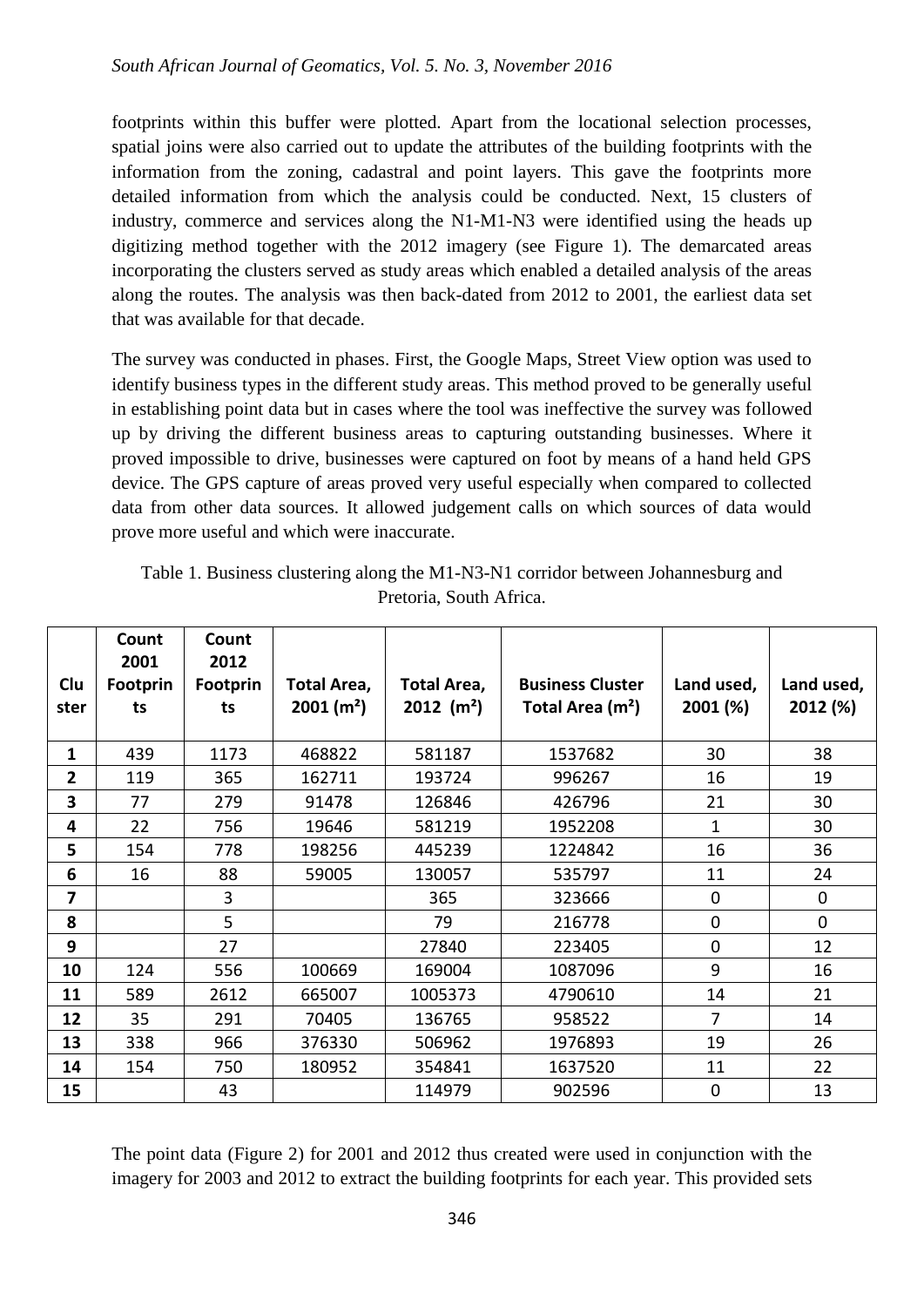of layers for the buildings that existed in 2003 and 2012. The footprints of 2003 and 2012 made it possible to calculate the sums of the areas that were covered by development within each business cluster for the two years (Table 1). Inaccuracies with regards to the building foot prints were corrected for by comparing the datasets of COJ and GeoTerra Image by merging them and digitizing the 2012 building foot prints.



Figure 2 An example of point data and newly digitized footprints in a Study Area

The calculation of the differences in development per square metre clearly shows the degrees of spatial development that have occurred along the corridor between the years 2003 to 2012. Aside from the footprint analysis, the aerial photography allowed an excellent visual interpretation of how the business areas have changed from 2003 – 2012 (see example of Area 4 in Figure 3).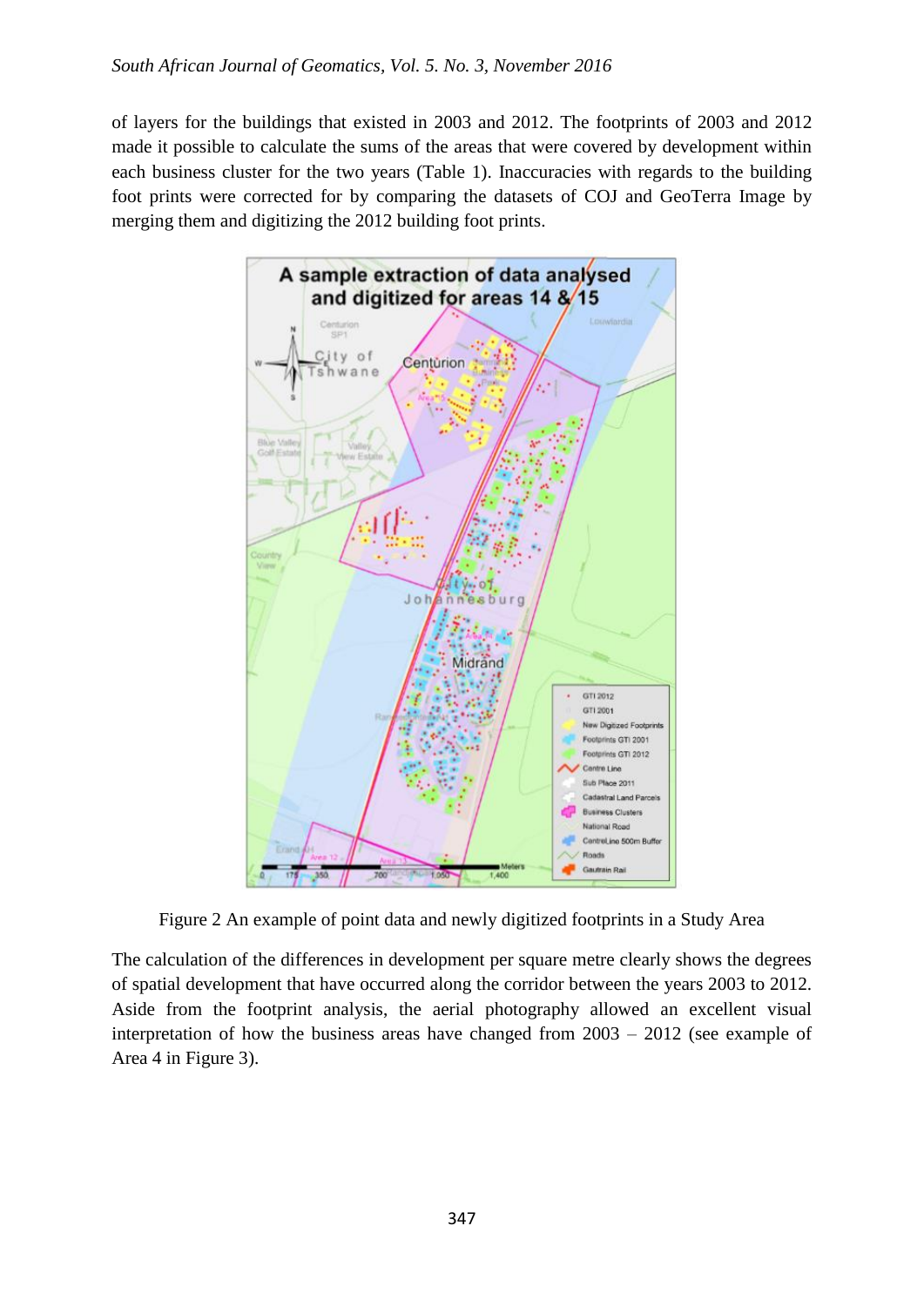

Figure 3 Changing land uses in study Area 4, 2003-2012

The results also show significant increases in development on the N1 and N3. Spatial Statistical Analysis was conducted using Geo Terra Image data for the years 2001 and 2012. A distributional directional analysis tool was used to measure the geographic distribution of the data. The tool also known as the standard deviational ellipse creates an ellipse around the distribution of the data. The results show how development according to the 2012 GTI nonresidential data has moved northwards on the N1 towards The City of Tshwane and eastward along the N3 compared to how the GTI data was distributed in 2001 (Figure 4). This reaffirms what was established in the aerial photography and the foot print development analysis – i.e. business development has intensified greatly on the N1 and N3 corridor.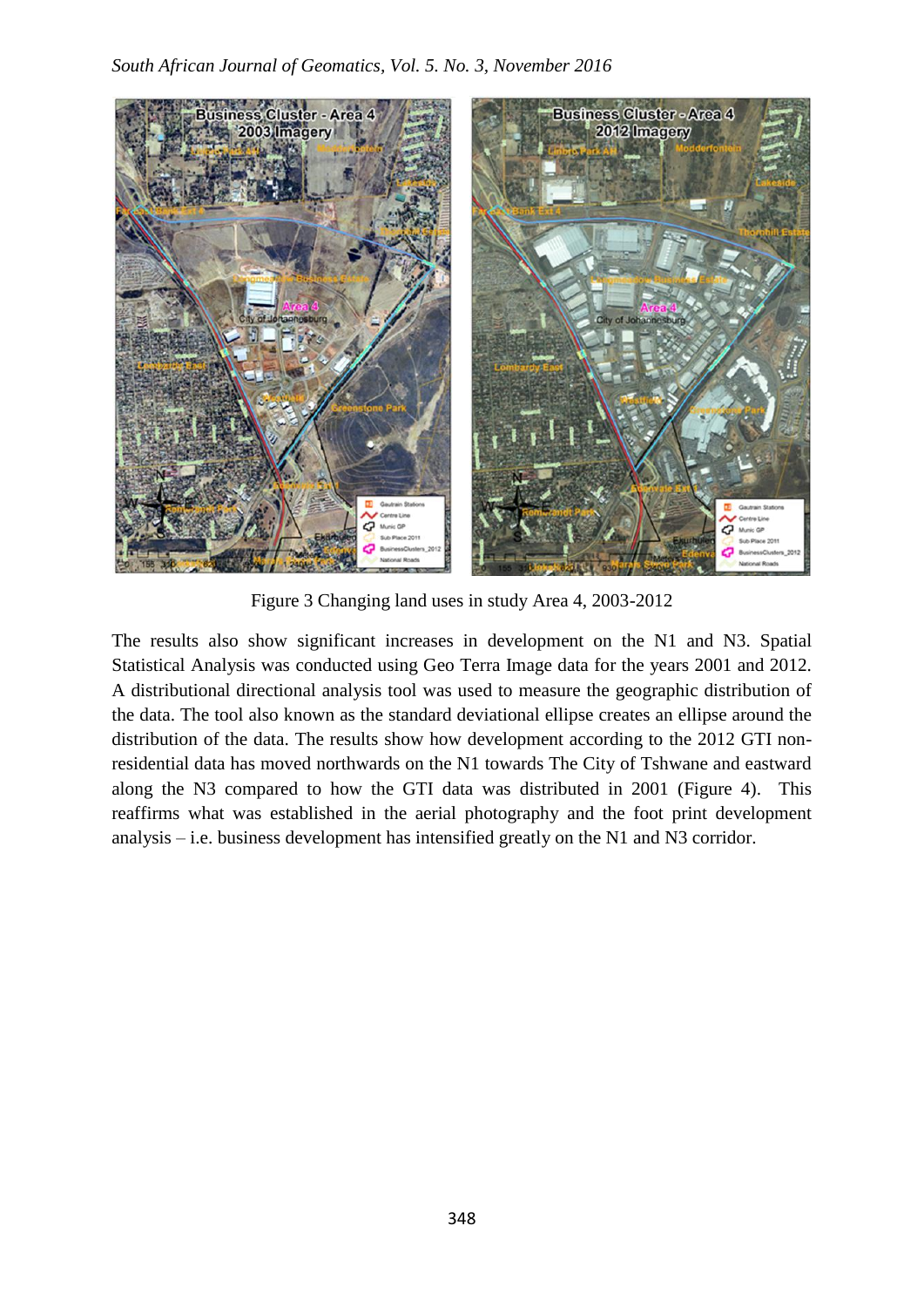

Figure 4 Standard deviational ellipse showing the trend in the distribution of new buildings along the corridor over the study period

### **Survey of the number of businesses**

The survey of the Area 1 situated on the eastern side of the Grayston off-ramp revealed a cluster of home industry-related companies, motor vehicle, motor spare parts, and panel beating workshops. The area was also abundantly laden with furniture stores and factory shops selling business and home furniture. The survey also revealed a clustering of electrical and electricity related products and services. This provides a perfect example of how businesses agglomerate based on the principles of NEG. There were bigger warehouses located towards the northern end of the business cluster. These consist of company showrooms, manufacturing and administration all located on one business property.

On the eastern side opposite of Kramer Street in Area 2 are companies like Unitrans, Toyota, Lexus, adorning the sides of the highway. Large fashion and furniture retail outlets and head offices are also located in the area. The bigger companies like Cummins which manufacture diesel engines have their offices directly next to the manufacturing side of their business.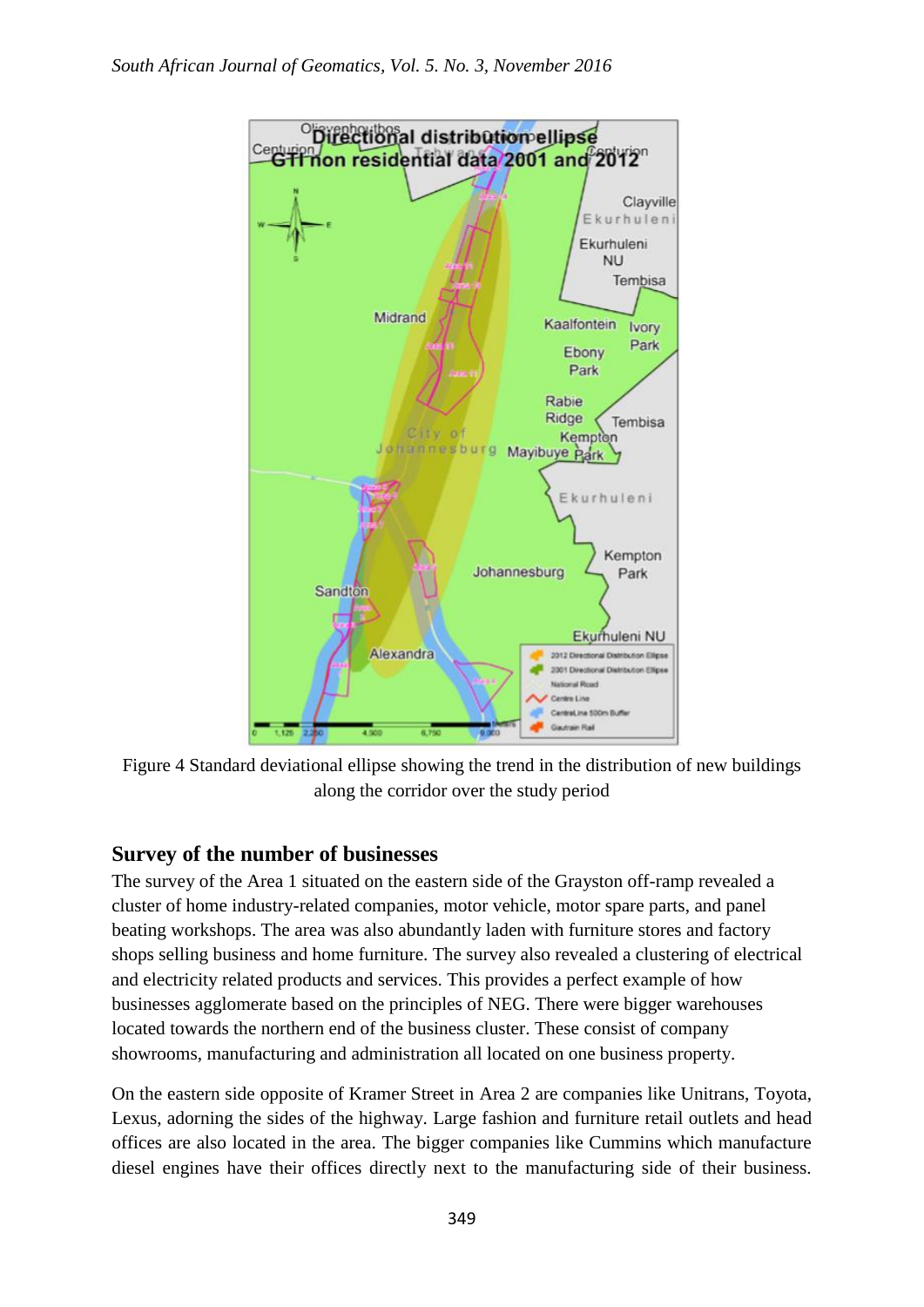This company which manufactures diesel engines is clustered with Toyota, Lexus. Also evident in the cluster is the Tripark business park which houses many media and film companies, similar to what has been witnessed diagonally across the highway in area 3 with the Sterkinekor and Primedia cluster.

The western side of the M1 in Area 3 is strewn with large businesses and warehouses located towards the Southern side of the cluster. There are many offices and business parks located in this area with companies requiring large space to conduct their business. There are clothing companies and medical supply companies that have their offices and manufacturing situated next to each other. The same can be said of the furniture holding company Ellerines which has made the area their head office. Security company ADT and media giant Sterkinekor and Primedia are also located in the area together with other related media firms of Primemedia.

Area 4 located near the Modderfontein off-ramp consists primarily of the Longmeadow Business Estate while the area on the western side opposite the business clusters is flanked by residential properties. The area is a bustling hub of huge warehouses, logistic companies, distribution depots, wholesalers, light manufacturers and service companies, most of which require spacious premises to carry out their business activities (Refer to Table 1). The central location of the business estate offers ease of access to Sandton, Midrand, OR Tambo Airport and the industrial basin on the East Rand along the highway routes. Evident from the results aside from the many clustered logistic companies are the close proximity and agglomeration of the food distribution warehouses belonging to Pick'n'Pay, Bidvest Foods and Nestlé. Although a detailed survey of individual businesses falls outside the scope of this study, there is scope for a follow-up study in which the focus could fall on strategic (agglomerationdriven) reasons why these companies strategically located in this fashion. An observation witnessed is the added proximity advantage that the wholesalers, manufacturing and production line companies have in situating so close to the numerous logistic companies. This most probably assists in their product distribution.

The business cluster demarcated as Area 5 is located along the eastern side of the N3 between the Marlboro off-ramp and Buccleuch interchange. Vacant land dominates the western side of the highway opposite the business cluster. Most of the businesses are located within the Linbro business park. The business park is home to a wide variety of corporate head offices, ICT companies, car dealerships and engineering solutions companies manufacturing motors, motor parts, specialist instrumentation or equipment. There are not as many large warehouses as are evident in Area 4. The analysis of the survey results provided the detail of the many ICT related companies as well as the many companies involved in the engineering of industrial motors, parts, equipment and instruments within the business park. A few car dealership head offices are also situated in the area.

High end designer studios featuring a multitude of home industry accessory companies from luxury designer furniture to designer kitchens and bathroom accessories are clustered in Area 6. The area along the highway tapers off into a mix of residential spaces with houses that have been converted into businesses together with large corporate offices of companies like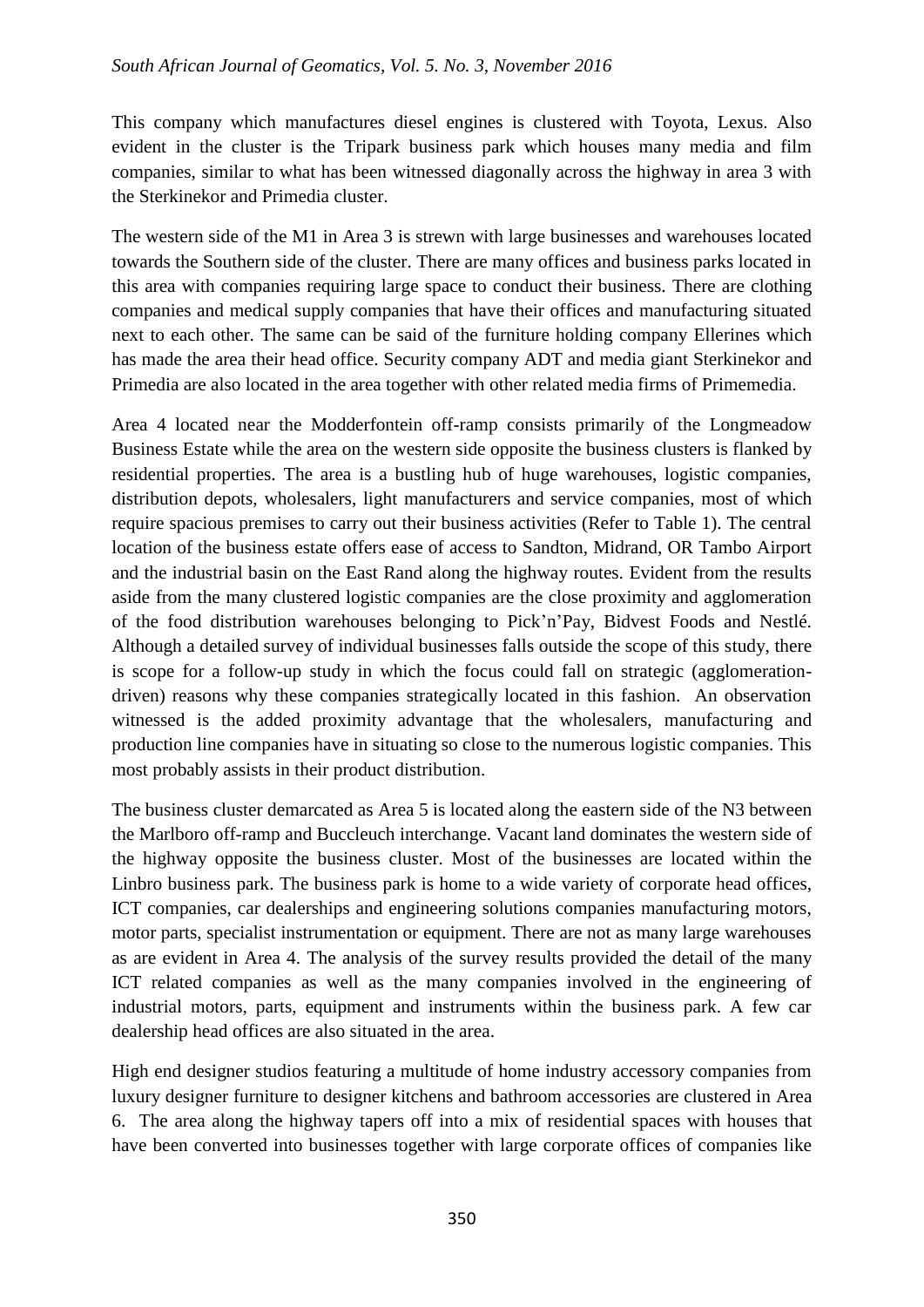SAGE making its way toward the Woodmead Retail Park complex and the Buccleuch interchange.

Areas 7, 8 and 9 situated at the Buccleuch off ramp have become thriving areas of development with industries giants such as Group 5, Oracle, Bytes Technology, Nashua, Cell C, Vodacom and British Telecom establishing their business offices in the area. Some of the offices and warehousing of Waterfall City as well as shareholding and property developers – Atterbury and Attacq – are located in Area 7 on the eastern side of the highway.

To the north along the N1 at the Buccleauh interchange there is a significant clustering of large IT companies – Oracle, Bytes, Altech, Nashua, etc., and medical firms: Bristoll Myers Squibb and Medtronic. Towards Allandale on the eastern side of the highway is Waterfall City. The mega Mall of Africa will also be built there. The area already holds the Waterfall hospital, some residential properties and offices. Also on the eastern side of the highway, overlooking the development on the western side, are more corporate offices of the property developers and Shareholdings Company Atterbury and Attacq.

In area 10 there is a complexity of office parks, corporate head offices and residential addresses situated along the western side of the N1. Waterfall Office Park, Siemens, Altech, Inveco, Varsity College, Riverview Park and Thornhill Park form some of the clusters of offices in the area. A number of educational facilities are also located close to each other: Varsity College, Unisa, Post Office learning institute, Netcare Training Academia and the Midrand Library. These institutions are situated within close proximity of each other as well as a few electronic companies – Scheider Electric, PFK Electronics and SVA Electronic.

Area 11 on the eastern side of the N1 contains a display of mostly light manufacturing, warehousing and head offices, the likes of BMW and Neotell. Large business parks such as Growth Point adorn the eastern side of the N1 opposite the Riverview and Thornhill office parks. The survey of areas located on the eastern side of the New Road off ramp reveals a high concentration of related medical company offices, medical laboratories, the cosmetic giant L'Oreal and pharmaceutical companies. The medical giant Johnson and Johnson have also located in business cluster Area 13 and their building is clearly visible from the highway. The area includes a mix of commercial and industrial business parks with huge warehousing displaying bays for receiving and dispatching. High technology companies have also agglomerated in the area with giants such as Pinnacle Africa, Mustek, MTN, Acer, HTC and TomTom all within a close proximity of each other.

Across Area 13, on the opposite side of the highway on the western side, immediately opposite Johnson and Johnson is the home of cellular giant Vodacom. The business cluster Area 12 has many related technology companies with dense clusters of offices and sectional title residential buildings. Vodaworld itself contains sections for business as well as retail shops that are related to their cellular service and bandwidth, extending to a wide variety of technology products including vehicle tracking devices. Located further to the north, towards the N14 on the eastern side of the N1 – flanking Midrand North and South Corporate Park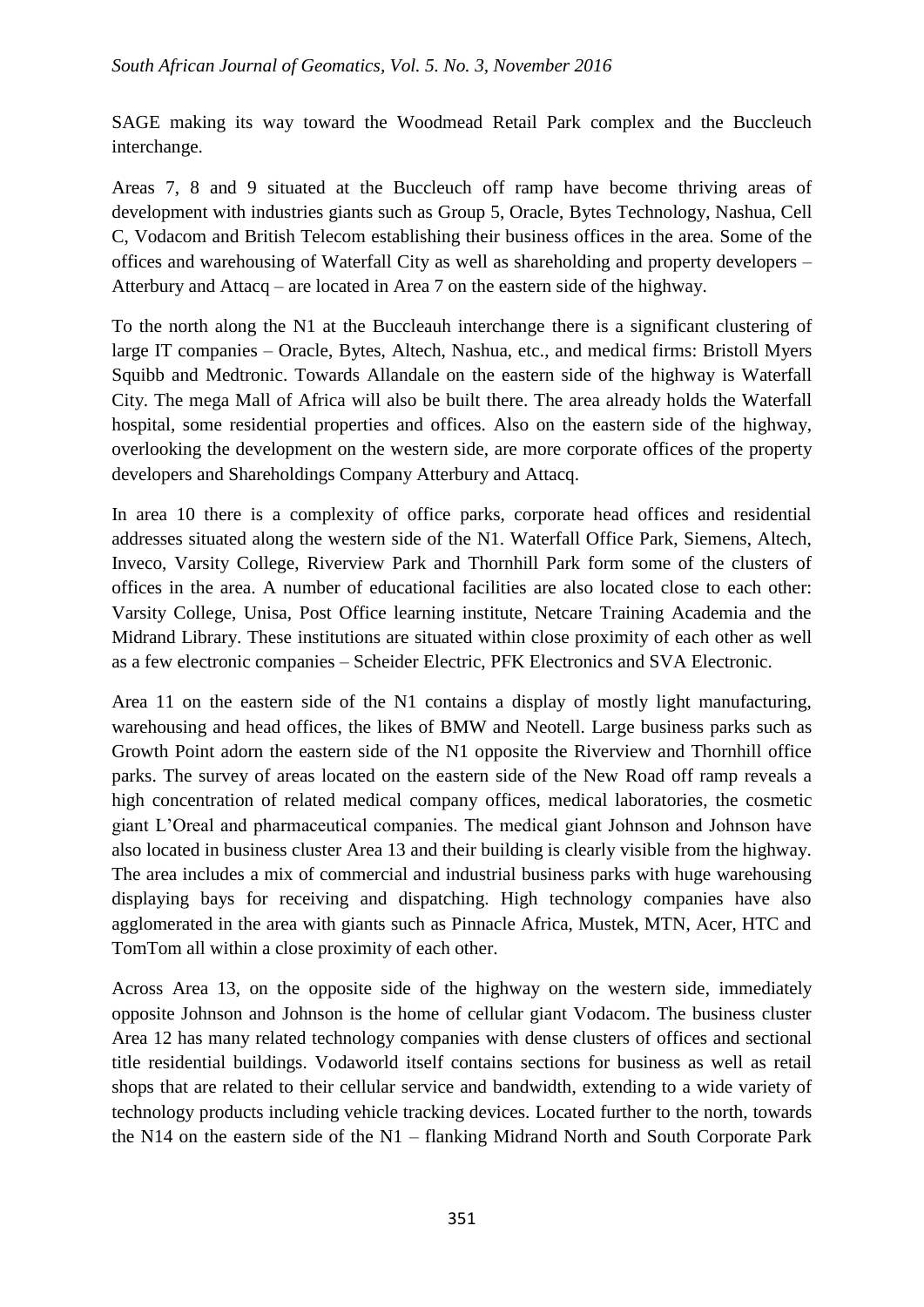and the N1 Business Park – is Area 14 (Figure 5) consisting of mixed commercial and industrial businesses and offices with mini units, warehousing and light manufacturing.

New developments are taking place in Area 15 (Figure 5) near the Samrand off ramp at Yen road. Up and coming ICT companies are settling in the area. Signposts of industrial and commercial stands up for sale are shown in the area. Names such as Esquire, Datacentrix and the Sizwe IT group have already settled in and between the developing construction sites. The area is also home to the N1 Industrial Park located towards the north of the current sprawling business cluster.



Figure 5 Changing land uses in study Areas 14 and 15, 2003-2012

### **Conclusions**

In this paper an attempt has been made to determine the scale of development and to identify the kinds of businesses that have clustered in 15 areas along the N1-M1-N3 corridors between Pretoria and the Johannesburg-Germiston area between 2001 and 2012. The GIS analysis shows details of the new developments that have occurred in these areas. Existing and older business parks have been pushed to capacity resulting in new developments in all the areas investigated. The business clusters situated along the different sections of the highway represent a thriving development corridor with the highways serving as communication axes. These communication conduits not only increase accessibility but also improve visibility and brand exposure to firms located in the areas.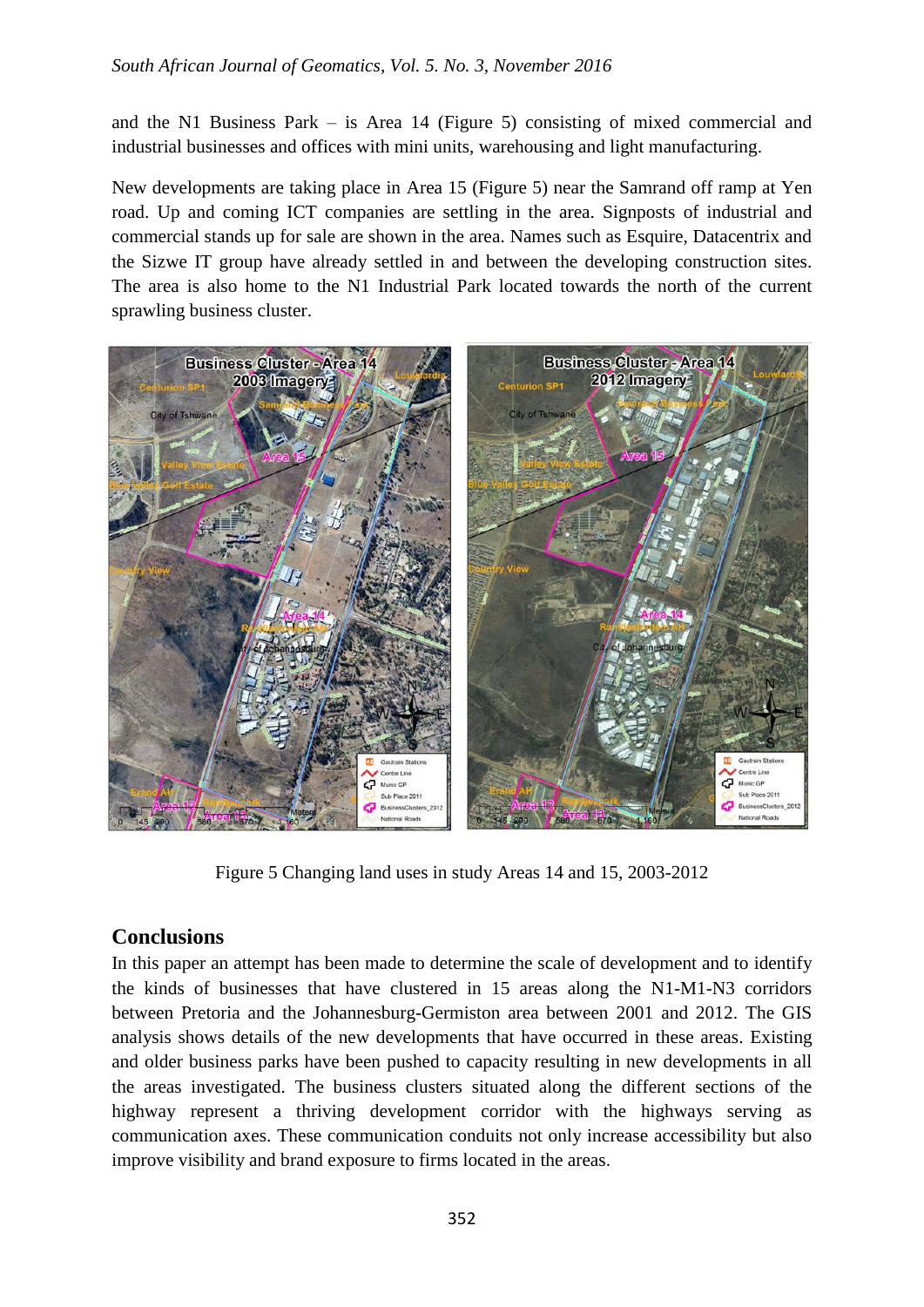The analysis has shown that the M1-N1 motorway has clearly been serving as an effective communication corridor along which corridor development have occurred over the study period. Johannesburg and Pretoria form the anchors on either end of the corridor while Sandton City, Midrand and Centurion serve as primary nodes along the corridor. Some parts of the available land along the corridor have evolved into prominent secondary clusters – some fully developed, others filling fast. It is clear that the route from Grayston off-ramp on the M1 towards Samrand Avenue on the N1 could be regarded as a continuation of the same corridor. The N3, on the other hand, although growing fast, has not developed as much along the entire length of the corridor. This is evident in the large tracks of vacant land that still exist on either side of the highway. Together the N1, M1 and N3 could therefore be regarded as a *forked* corridor, fragmented by clusters of residential activity, commercial and industrial development, vacant land and mining activities.

Policy could have played an important role in the development of the corridor. Certain types of industries are being directed away from the inner city areas towards different areas along the highways and this has clearly benefitted the corridor. Not only does this promote movement away from the city centre, it also enables the multidirectional flow of traffic making better use of the highways. The establishment of the commercial and industrial business parks along the highways have bolstered attraction to the areas with business and corporate parks offering fully catered mini units and offices for small business, as well as light manufacturing and warehousing for distribution and logistics of bigger business enterprises. The business and corporate parks also offer substantial security access and control, an attribute that is welcomed by any sensible business owner.

The GIS analysis shows that Pretoria Main Road served as the initial corridor of development with many businesses locating along it. It also has many good examples of how business have established due to the principles of new economic geography. The development of the N1 has seen the movement of new business and business parks settling along the sides of the highways. Location, centrality and accessibility are great contributors to offices, light manufacturing, warehousing and distribution activities being located along these routes.

The N1-M1-N3 seems to be a maturing corridor fragmented by clusters of residential activity, commercial and industrial development, vacant land and mining activity. The three highways form a forked corridor of growing economic activity linking bustling nodes of development. The M1 from Grayston headed along Samrand on the N1 may be considered part of the same corridor.

The limitations to this study stem from the limited supply of datasets available on the businesses in Johannesburg. As mentioned earlier there were some inaccuracies with regards to the building foot prints, these however were corrected for by comparing the two datasets, merging them and digitizing new building foot prints. The time frame of this project did not allow for a detailed or holistic study of business clustering. A further corridor study at higher levels of spatial inclusion of Gauteng could also be used to link the phenomenon with network theory and provide greater insight into how the different nodes of economic activity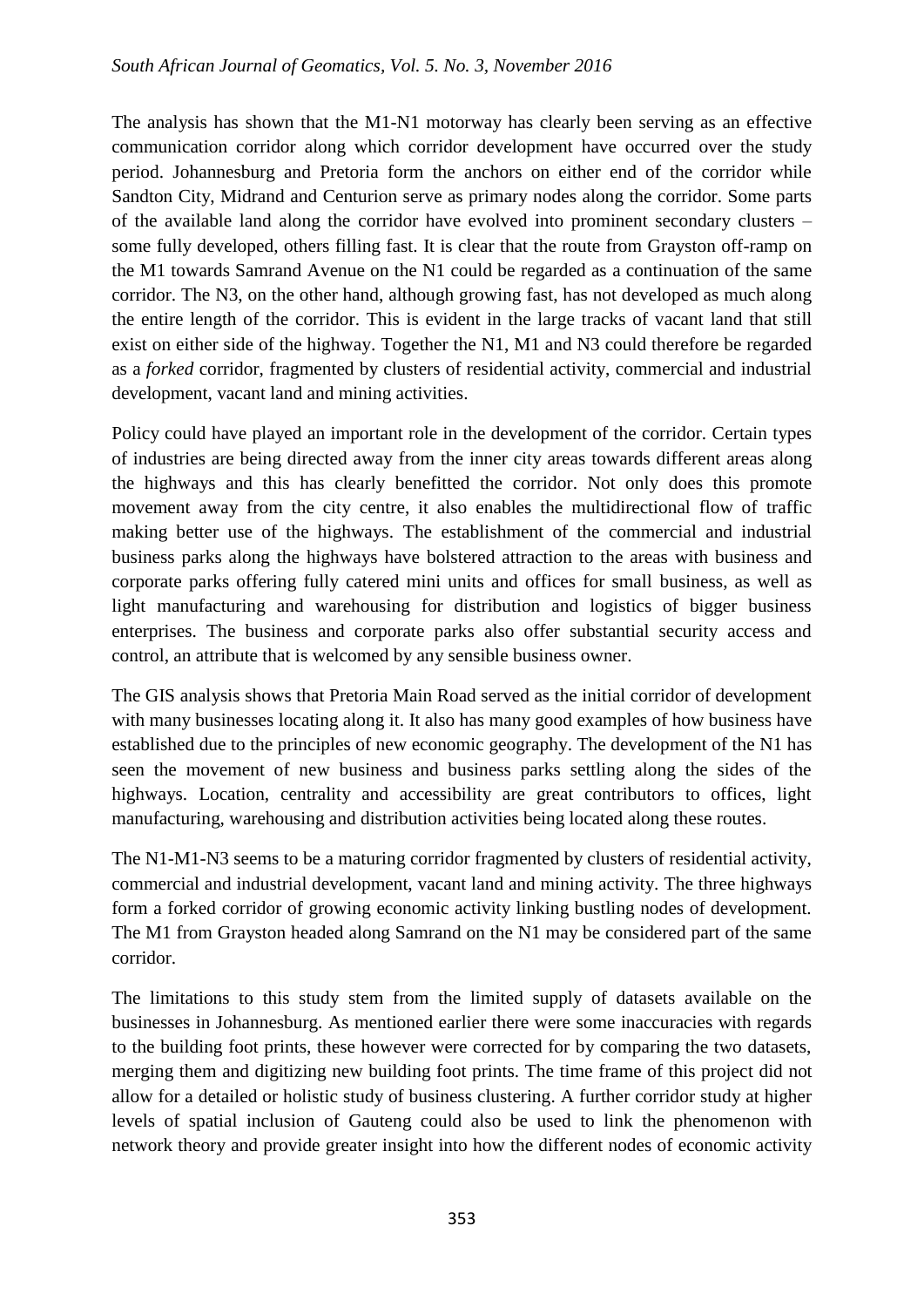function. This would definitely lead to better planning for infrastructure and economic development of different communities and economic hubs within the province.

### **Bibliography**

Berry BJL, (1967). "Grouping and regionalization: An approach to the problem using multivariate analysis" in Garrison W.L. and D.F. Marble (eds.) Quantitative Geography. Part I: Economic and cultural topics. *North Western University Studies in Geography*, 13: 219-251

Blanco, H. (2014). *Range of contemporary urban patterns and processes*. Strungmann Forum Reports, 14.

Borchert, J. (1998). Spatial dynamics of spatial structure and the venerable retail heirarchy. *GeoJournal*, 45: 327–336.

Brand, A., Geyer H. S. and Geyer, H. S. Jr. (2015) Corridor development in Gauteng, South Africa. *GeoJournal* DOI 10.1007/s10708-015-9683-x

Castells, M. (1996), *The rise of the network society*, Oxford: Blackwell.

- Christaller, W. (1933), *Central places of Southern Germany*, Baskin C.W. (trl) Englewood Cliffs, N.J.: Prentice-Hall.
- CoCT (City of Cape Town). (2012). *Cape Town spatial development framework*. Western Cape Province, City Space, Planning Cape Town.

Das, R. and Das, A.K. (2011) Industrial Cluster: An Approach for Rural Development in North East India. International Journal of Trade. *Economics and Finance*, 2(2): 161-165

Donaldson, R. (2006). Mass rapid rail development in South Africa's metropolitan core: Towards a new urban form? *Land Use Policy*, 23: 344-352.

Engel, J.S. and del-Palacio, I. (2009). Global networks of clusters of innovation: Accelerating the innovation process. *Business Horizons*, 52(5): 493-503.

Fujita, M. and Krugman, P. (2004). The new economic geography: Past, present and the future. *Regional Science*, 83 :139-64.

Geyer, H.S. (1988). The terminology, definition and classification of development axes. *The South African Geographer*, 16(1/2) :113-29.

Geyer, H.S. (2007). The evolving economic landscape: trends in the past and present, from local to global. In H. S. Geyer (ed.) *International Handbook of Urban Policy: Contetious Global Issues*, Vol 1. Edward Elgar: Cheltenham, UK. Pp. 38-58.

Greenhut, M.L. (1956), *Plant location in theory and in practice*, Chapel Hill: University of North Carolina Press.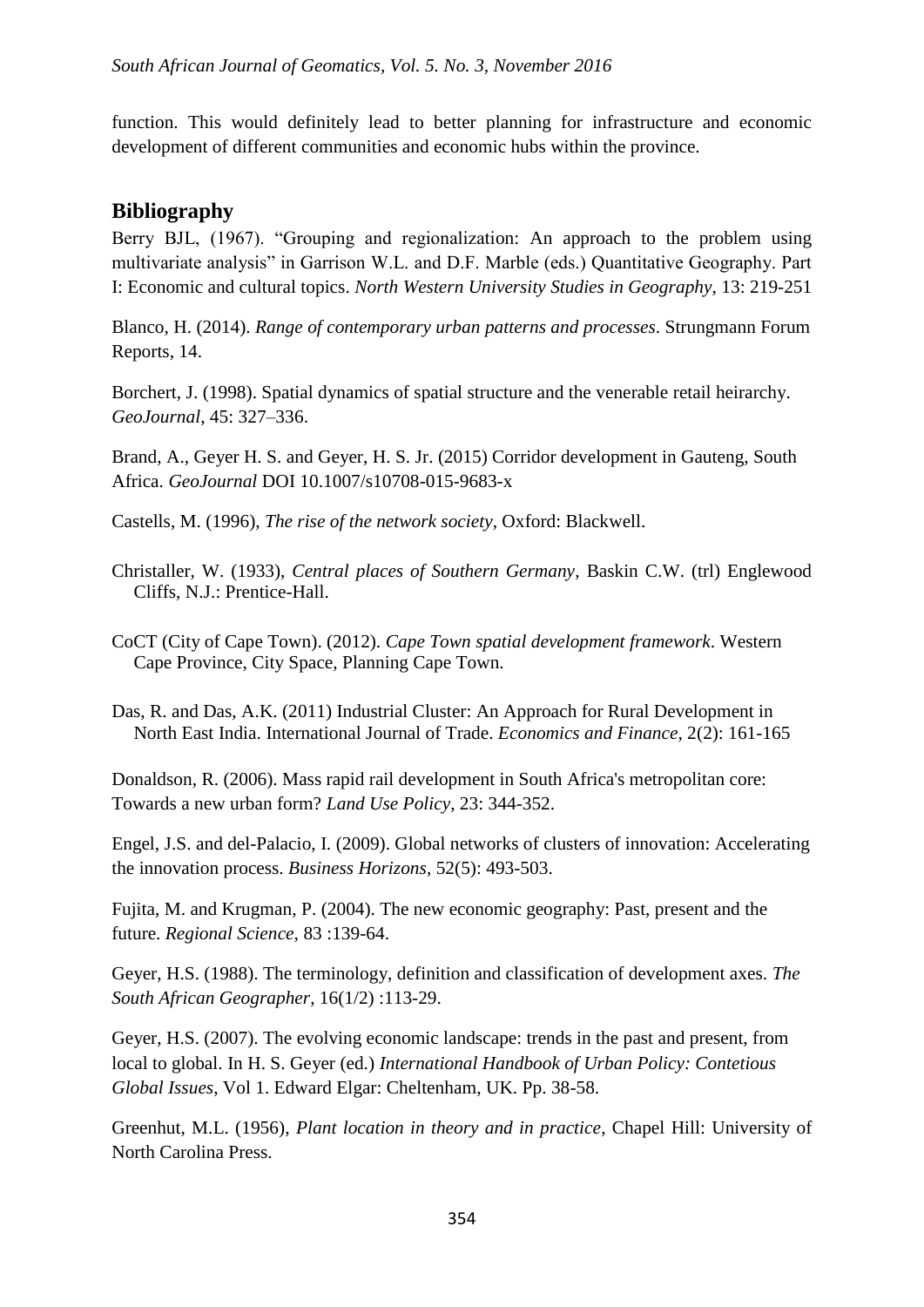Gruber R. (1980) Vergleichende Analyse von Entwicklungsachsen als Elemente landesplanerischer Konzeptionen (im Rahmen punktaxialer Systeme). In Veröffentlichungen der Akademie für raumforschung und landesplanung: Kleinraumige Siedlungspsachen: Sur Anwendung linearere Siedlunsstrukturkonzepte, Rorschungs- und Sitzungsberichte, Band 133: 43-68 Hannover: Schroedel.

Guy, C. (1998). Classifications of retail stores and shopping centres: Some methodological issues. *GeoJournal*, 45 (4):255-264.

Harrison, P., Todes, A. and Watson, V. (2008). Transforming South Africa's cities: Prospects for the economic development of urban townships. *Development Southern Africa*, 14(1): 43- 60.

Henrickson, K.E. (2012). Spatial competition and strategic firm relocation. *Economic Enquiry*, 50(2): 364-379.

Hong, J. (2007). Location determinants and patterns of foreign logistics services in Shanghai, China. *The Service Industries Journal*, 27(4): 339-354.

Hoover, E.M. (1948). *Location of economic activity*, New York: McGraw-Hill.

Hotelling H. (1929). Stability in competition. Economic Journal, 39: 41-57.

Howitt, P., 2004. *Endogenous Growth, Productivity and Economic Policy: A Progress Report*. Rhode Island: Brown University.

Isard, W. (1956). Location and space-economy: a general theory relating to industrial location, market areas, land use, trade and urban structure, Cambridge, MA: MIT.

Krugell, W. and Rankin, N. (2012). Agglomeration and firm-level efficiency in South Africa. *Urban Forum*, 23: 299-318.

Krugman, P. (1991). Increasing returns and economic geography. *Journal of Political Economy*, 99: 483-499.

Levy, B. (1993). Obstacles to developing indigenous small and medium enterprises: An empirical assessment, *World Bank Economic Review*, 7(1): 65-83

Lenchuk, E. B. and Vlaskin, G. A. (2010). The cluster approach in the innovation development strategy of foreign countries. *Studies on Russian Economic Development*, 21(5): 484–492.

Lösch, A. (1954). *The economics of location*, New Haven: Yale University Press.

Marshall, A. [1890] (1920). Principles of economics, London: Macmillan.

Mayer, J., 1996. *Implications of new trade and endogenous growth theories for diversification policies of commodity-dependent countries*. UNCTAD/OSG/DP/122.

McCann, P., 2004. *Urban and Regional Economics*. Oxford: Oxford University Press.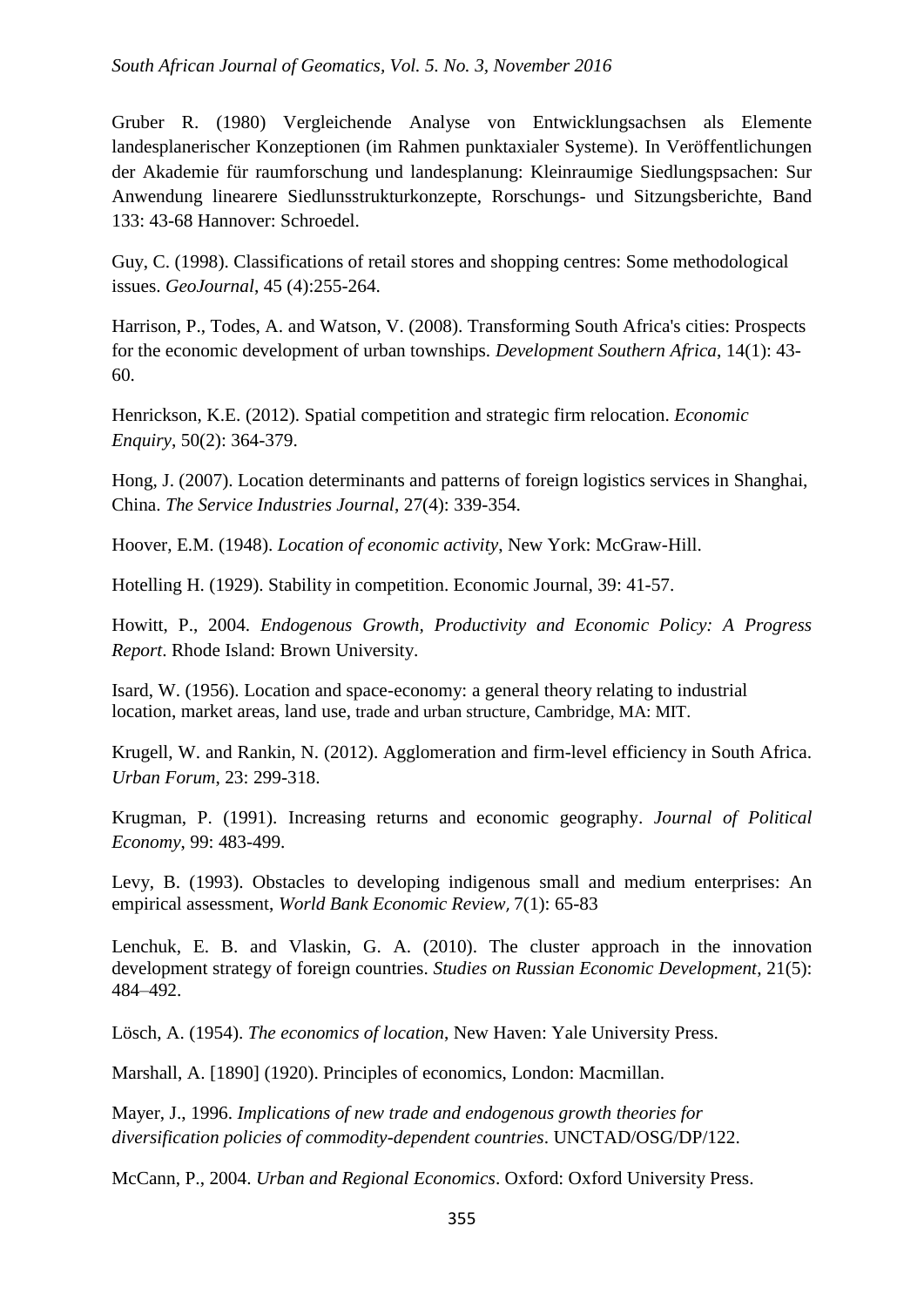Mulligan, G.F., Partridge, M.D. & Carruthers, J.I. (2012). Central place theory and its reemergence in regional science. *Annual Regional Science*, 48: 405-431.

Nafziger, E.W., 2006. *Economic Development, 4th Edition*. Cambridge New York: Cambridge University Press.

Ottaviano, G. and J.-F. Thisse (2004). New Economic Geography: what about the N?, CORE Discussion Paper No. 2004/65, Leuven: Catholic University of Leuven.

Oum T.H. and Park, J. H. (2004) 'Multinational firms,' location preference for regional distribution centres: focus on the Northeast Asian region. *Transportation Research E: Logistics and Transportation Review*, 40: 101-121.

Pacione, M. (2009). *Urban Geography, A Global Perspective*. London: Routledge.

Parr, J.B., (2002). Agglomeration economies: ambiguities and confusions. *Environment and*  Planning A, 34: 717-731.

Porter, M.E. (1990). *The competitive advantage of nations*. New York: The Free Press.

Porter, M.E. (1998). *Clusters and the New Economics of Competition*. Boston, Massachusetts: Harvard Business School.

Pred, A. (1967) *Behavior and location: Foundations for a geographic and dynamic location theory*. Part I, The Royal University of Lund, Department of Geography Studies in Geography Series B (Human Geography) Nos. 27 & 28 / Lund: C.W.K. Gleerup.

Richardson, H. W. (1980). Polarization reversal in Developing Countries, *Papers of the Regional Science Association*, 45: 67-85.

Richardson, H. W. (1973). *Economic growth theory*. London: MacMillan.

Rodrigue, J.-P., (2014). Transport and spatial organisation. [Online] Dept. of Global Studies & Geography , Hofstra University, New York, USA Available at: <https://people.hofstra.edu/geotrans/eng/ch2en/conc2en/ch2c3en.html> [Accessed 14 July 2014].

Rogerson, C.M. (1998). High Technology clusters and infrastructure development: international and South African experiences. Development of Southern Africa, 15(5), pp.875- 905.

Rogerson, C.M. (2010). Growing the SMME manufacturing economy of South Africa: Evidence from Gauteng Province. *Journal of Contemporary African Studies*, 19(2): 267-291.

Scott, A.J. (1982). Locational patterns and dynamics of industrial activity in the modern metropolis. *Urban Studies*, 19: 111-142.

Smith, D.M. (1970), *Industrial location: an economic geographical analysis*, New York: John Wiley and Sons.